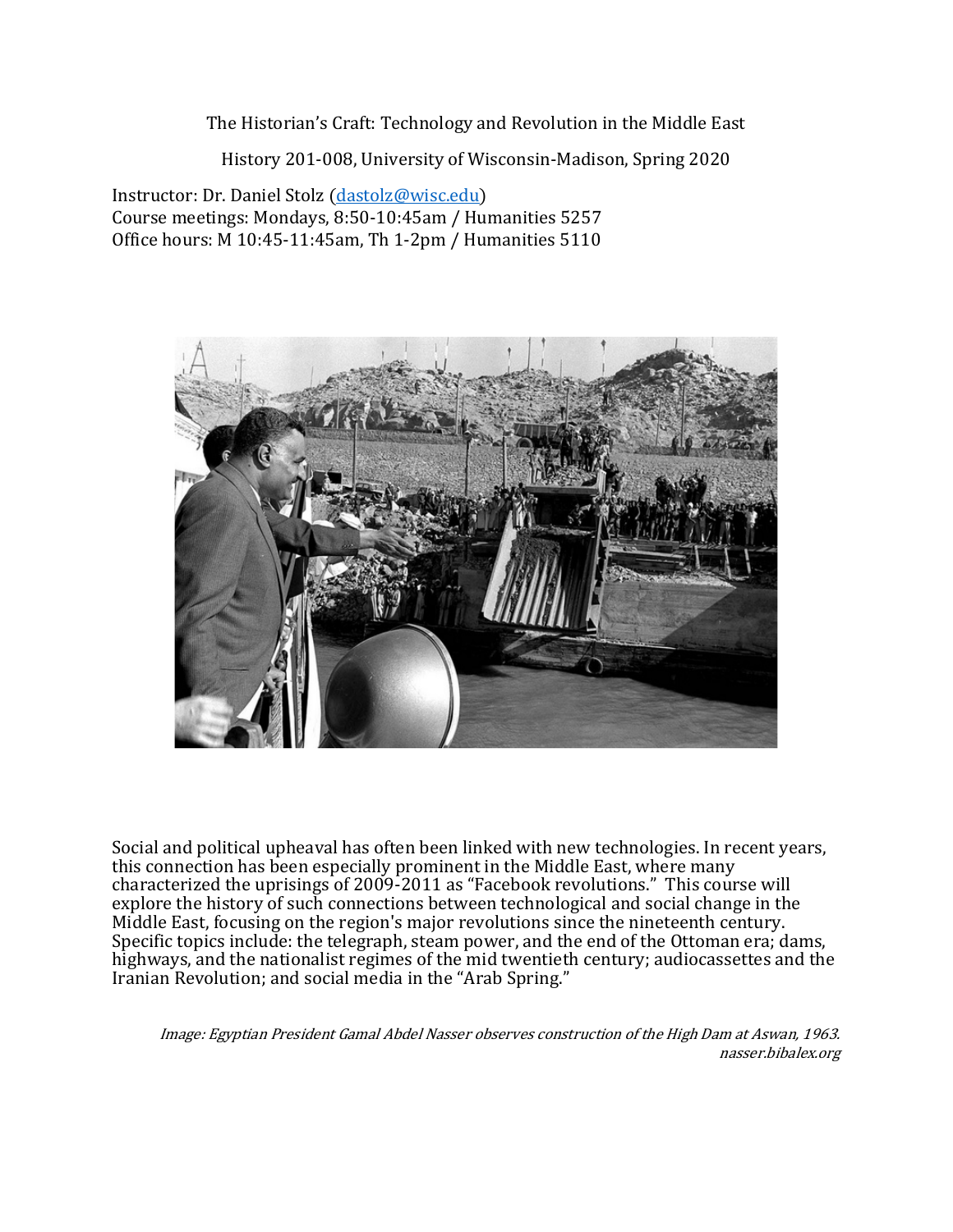# Overview

#### Learning Objectives

This course has two related sets of learning objectives: one that is specific to its topic of technology and revolution in the Middle East, and one that it shares with all History 201 The Historian's Craft courses.

Students who take this class will be able to summarize and compare key features of major revolutions in the twentieth-century Middle East, and to analyze the relationship between these political transformations and technological change.

In tandem with these objectives, this course helps students to develop the skills of historical inquiry and writing. As defined by the History Department's goals for History 201, these skills include the ability to ask historical questions, find and evaluate appropriate sources of information, develop and support an original argument, plan further research, and present findings orally and in writing.

The skills of the historian's craft overlap with skills of general communication, such as the ability to assess the credibility of information, to critique an argument, and to persuade an audience of your own point of view. In other words, your learning in this class will serve you well not only as a historian, but also as a citizen and as a member of an "information society." (In other words, it meets your Comm-B requirement.)

A document is available on Canvas that provides more detail on the History Department's goals for this course and for the history major.

#### Explanation of credit hours

The credit standard for this 3-credit course is met by an expectation of a total of 135 hours of student engagement with the course's learning activities (at least 45 hours per credit or 9 hours per week), which include regularly scheduled meeting times (group seminar meetings of 115 minutes per week), dedicated online time, reading, writing, individual consultations with the instructor, and other student work as described in the syllabus.

#### Course Materials

The following materials will be used throughout the course. The book is widely available for purchase, the course packet will be available from the L&S Copy Center, and both will be available on reserve in College Library.

- Storey, William Kelleher. *Writing History: A Guide for Students.* 5th ed. Oxford, UK: Oxford University Press, 2015. ISBN 978-0190238940.
- Course Packet for our course from L&S Copy Center, Sewell Social Sciences Building, Room 6120, 1180 Observatory Drive
- Additional materials to be made available on Canvas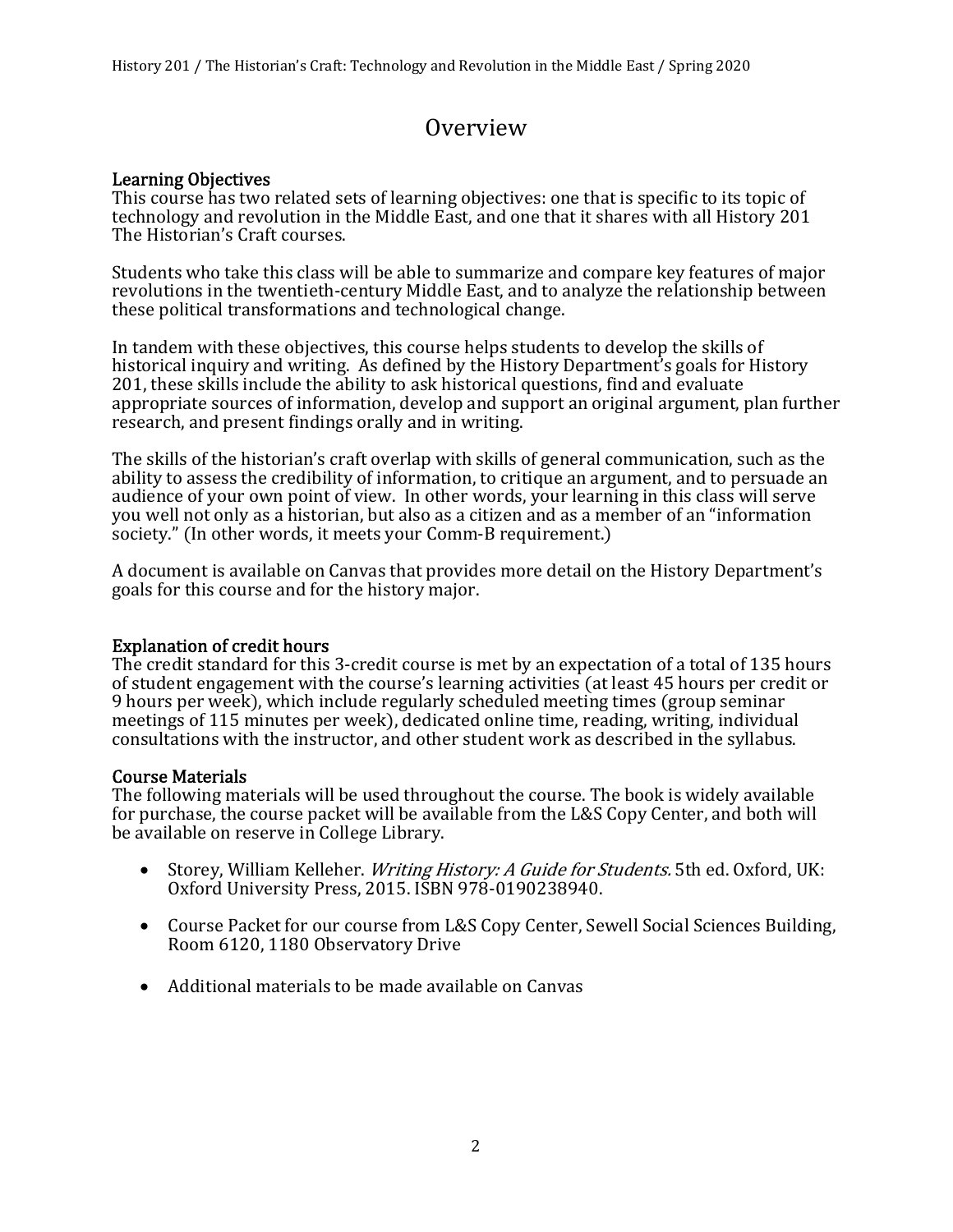# Learning Needs Digital Devices

You may use a laptop or tablet for in-class writing exercises and to take notes on the (brief and infrequent) lectures that I will give. However, much of this course relies on your active listening, engagement with each other's ideas, and thoughtful contributions to discussion. To enable your success in these areas, I will often ask you to put away laptops or tablets. Please bring a hard copy of any readings or notes that you wish to consult during class, rather than relying on digital copies.

If the digital device policies for this course will pose a challenge for you, whether for financial reasons or because of a specific learning need, please let me know. We will figure something out.

#### Accommodations

You are welcome to discuss your learning needs with me. If you plan to request accommodations in this course, please register with the McBurney Disability Resource Center as soon as possible. Please note that the McBurney center is now sending notification emails to faculty, rather than relying on the "VISA" cards. I am guided by the university's policy, as formulated by the Committee on Access and Accommodation in Instruction:

"The University of Wisconsin-Madison supports the right of all enrolled students to a full and equal educational opportunity. The Americans with Disabilities Act (ADA), Wisconsin State Statute (36.12), and UW-Madison policy (Faculty Document 1071) require that students with disabilities be reasonably accommodated in instruction and campus life. Reasonable accommodations for students with disabilities is a shared faculty and student responsibility. Students are expected to inform faculty of their need for instructional accommodations by the end of the third week of the semester, or as soon as possible after a disability has been incurred or recognized. Faculty will work either directly with the student or in coordination with the McBurney Center to identify and provide reasonable instructional accommodations. Disability information, including instructional accommodations as part of a student's educational record, is confidential and protected under FERPA."

#### Writing Resources

The *History Lab* is a resource center where experts (PhD students) will assist you with your history papers. No matter your stage in the writing process — choosing a topic, conducting research, composing a thesis, outlining your argument, revising your drafts the History Lab staff can help you sharpen your skills and become a more successful writer. Drop by Humanities 4255 or schedule a one-on-one consultation at http://go.wisc.edu/hlab.

The *Writing Center* is a campus-wide resource offering help with any writing assignment in any course. They offer drop-in as well as by-appointment options, at eight different locations. Visit writing.wisc.edu to learn more.

#### Academic Integrity

I expect you to know and abide by the university's policies on academic integrity. This course includes instruction on the basic principles of academic integrity. However, as in every course, you are responsible for potential violations throughout your enrollment, not only once we have addressed the topic in class. I follow the university's policies for suspected violations.

For more information, see: https://conduct.students.wisc.edu/academic-integrity/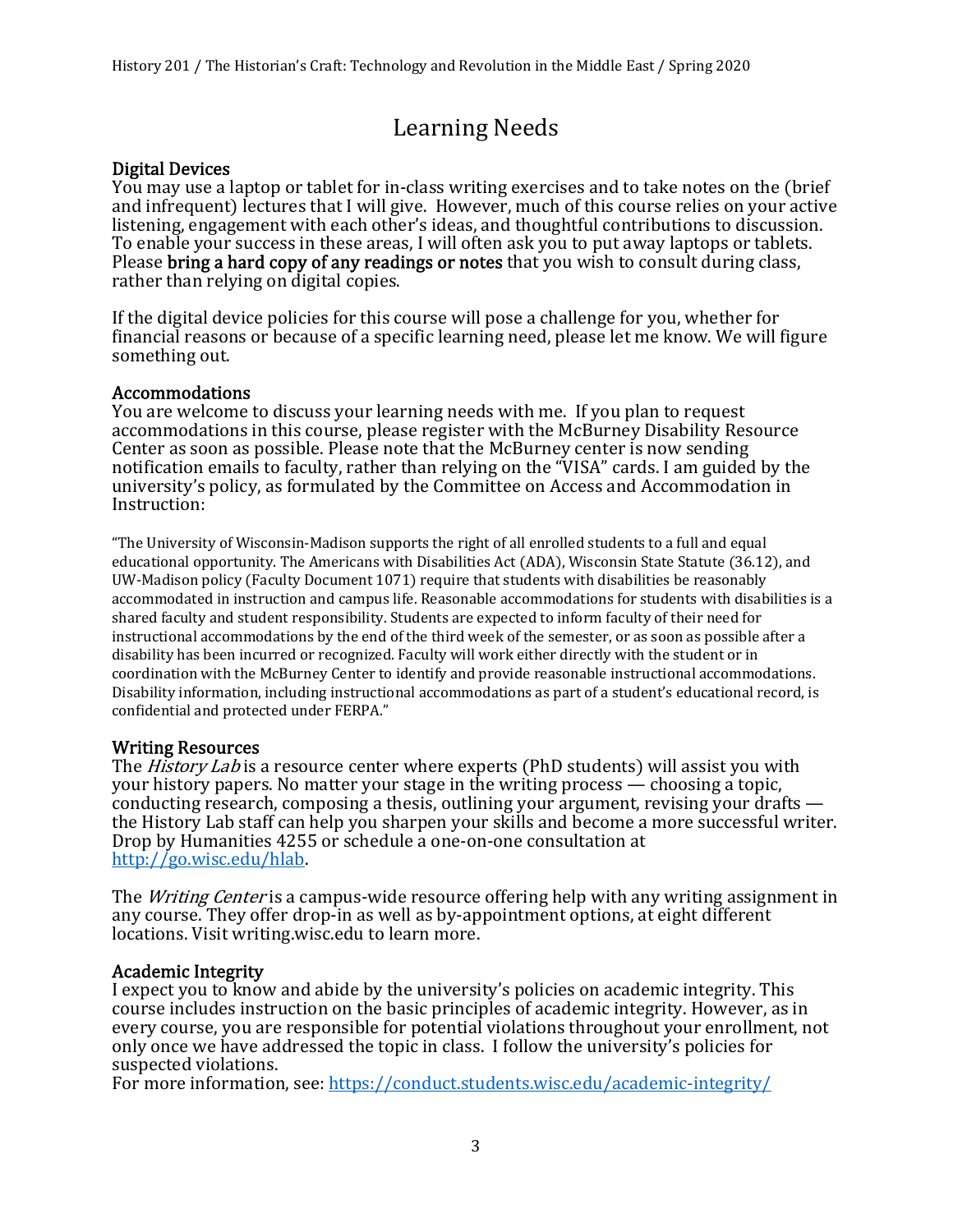# Assessment

#### Components of Course Grade

Four brief writing assignments (totaling 3 pages):  $10\%$ 

Research proposal  $(1-2)$  pages), due  $3/23: 7\%$ 

Review essay on a secondary source  $(3 \text{ pages})$ , due  $3/30: 10\%$ 

Annotated bibliography  $(2-3$  pages), due  $4/6: 8\%$ 

Interpretation of a primary source  $(2 \text{ pages})$ , due  $4/13: 10\%$ 

Draft of your independent research paper  $(8-10 \text{ pages})$ , due  $4/20: 10\%$ 

In-class presentation  $(5 \text{ minutes})$ ,  $4/27: 5\%$ 

Final draft of your research paper, due 5/2: 15%

Your class participation: 25%

#### **Standards**

You will receive assessment criteria for each writing assignment. For "class participation," your grade will reflect the quality of your engagement in discussions and exercises. Strong engagement includes: preparing for class by taking notes on assigned readings; actively listening to me and to classmates; asking questions and offering observations that advance our analysis of course materials and our practice of course skills; formulating and respectfully defending your opinions with reasoned interpretation of evidence; keeping an open mind to other views; completing in-class assignments such as brief presentations and writing exercises, including the peer review exercise in April.

#### Late, Incomplete, and Missing Work

Assignments will be due at dates and times listed on Canvas. A late penalty of one halfgrade will be imposed beginning one hour after an assignment is due. An additional halfgrade will be deducted down to a "D" for every additional 24-hour period that passes. However, you may hand in late work up to the last class day of the semester for "passing" credit. Work that remains missing as of the semester's study day (May 2) will receive no credit ሺas opposed to an F, which is reserved for work that is submitted but that wholly fails to address the terms of an assignment.)

I am willing to grant reasonable extensions as personal circumstances require. However, many of the writing assignments in this course are cumulative, so falling behind on one can have a cascading effect on the rest. If you think you won't be able to adhere to the schedule of writing assignments, please discuss your situation with me as far in advance as possible so that we can work on a solution. Please note that other coursework will not serve as a reason for an extension in this course.

#### Missed class

My first concern when you are absent is that you understand the material that you missed, in terms of both content and skill development. As for participation credit, I generally excuse absences for serious illness, personal emergency, religious holidays, or team travel. In other situations, you may earn up to 50% of a day's participation credit by submitting a one-page response to a question about the day's readings.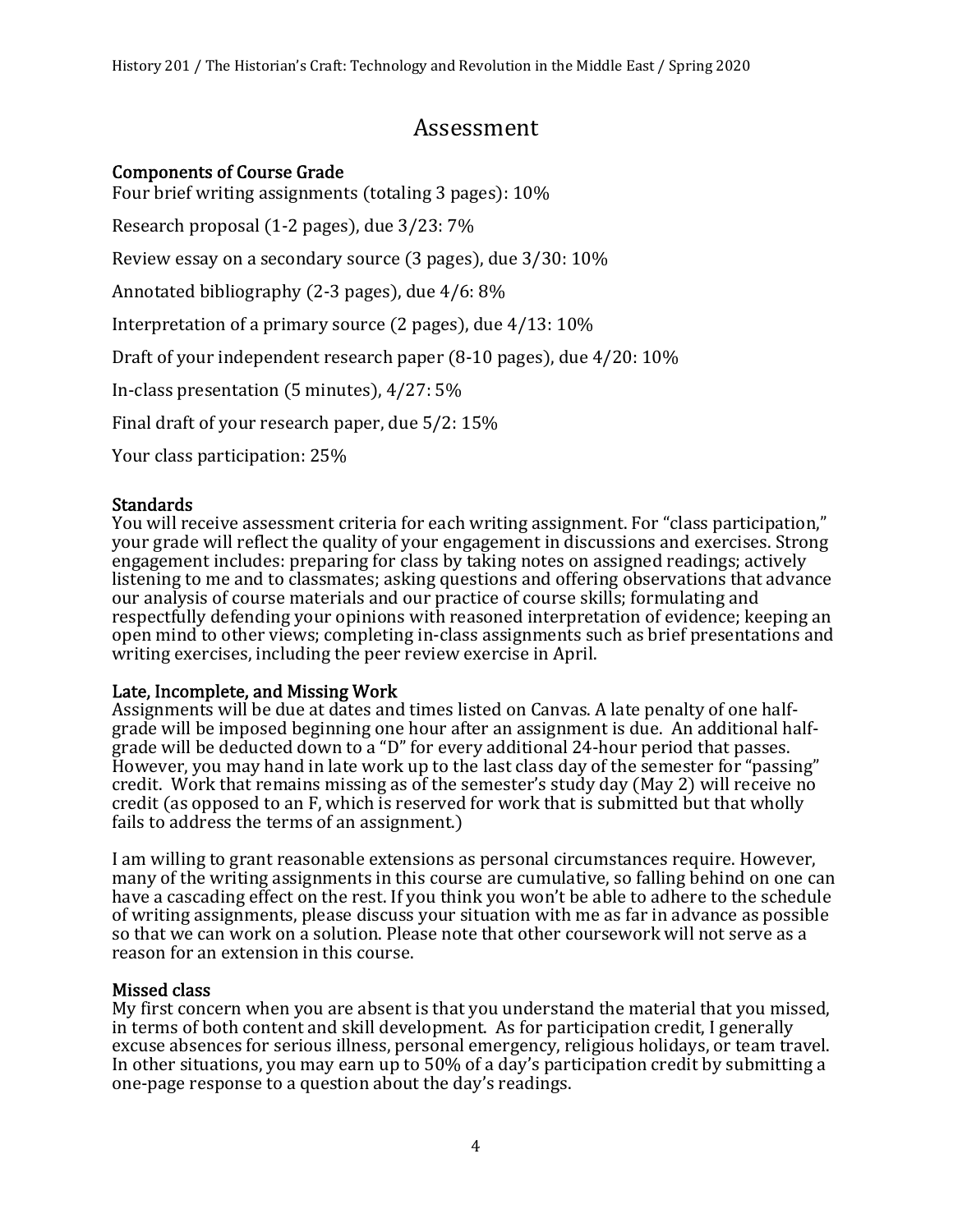# SCHEDULE OF READINGS AND ASSIGNMENTS

Week of 1.21: Sign up for a meeting with me later this week (see Canvas)

# M 1.27 The Middle East at the Dawn of the  $20<sup>th</sup>$  Century

Focusing your interests, developing a historical question, working with search engines and bibliographies.

- $\circ$  Quataert, "The Nineteenth Century," in *The Ottoman Empire, 1700-1922*, pp. 54-72.
- o Gelvin, "Defensive Developmentalism," in The Modern Middle East, pp. 71-86.
- o Storey, *Writing History*, sections  $1C\rightarrow1$

# M 2.3 Steam Power, Transportation, and Labor Unrest in the Late Ottoman Era

Identifying an argument, working with citations, asking questions with primary sources.

- $\circ$  Quataert, "The Port Worker Guilds and the Istanbul Quay Company," pp. 97-120.
- o Quataert and Duman, eds., "A Coal Miner's Life during the Late Ottoman Empire," pp. 153-179. I will specify passages on which you should focus.
- o Storey, Writing History, section 2A
- $\rightarrow$  Due on Canvas: 1-paragraph assignment on port worker reading
- $\rightarrow$  Due in class: follow-the-footnote exercise
- $\rightarrow$  Prepare for class: questions on coal miner reading

# M 2.10 Communication, Revolution, and the End of the Ottoman Empire

Summarizing an argument, oral presentation, paraphrasing, quoting, and citing.

- o Storey, *Writing History*,  $3C\rightarrow3I$
- $\circ$  Maza, "The History of Whom?" (pp. 10-44)
- o ONE of the following:
	- Group 1: Rogan, "Instant Communication: The Impact of the Telegraph in Ottoman Syria," pp. 113-128.
	- Group 2: Minawi, "Telegraphs and Temporality in Ottoman Africa and Arabia during the Age of High Imperialism," pp. 567-87.
	- Group 3: Barak, "Counterclockwise Revolution," pp. 175-204.
- $\rightarrow$  Due on Canvas: 1-paragraph assignment on your group reading
- $\rightarrow$  Prepare for class: questions on Storey and Maza readings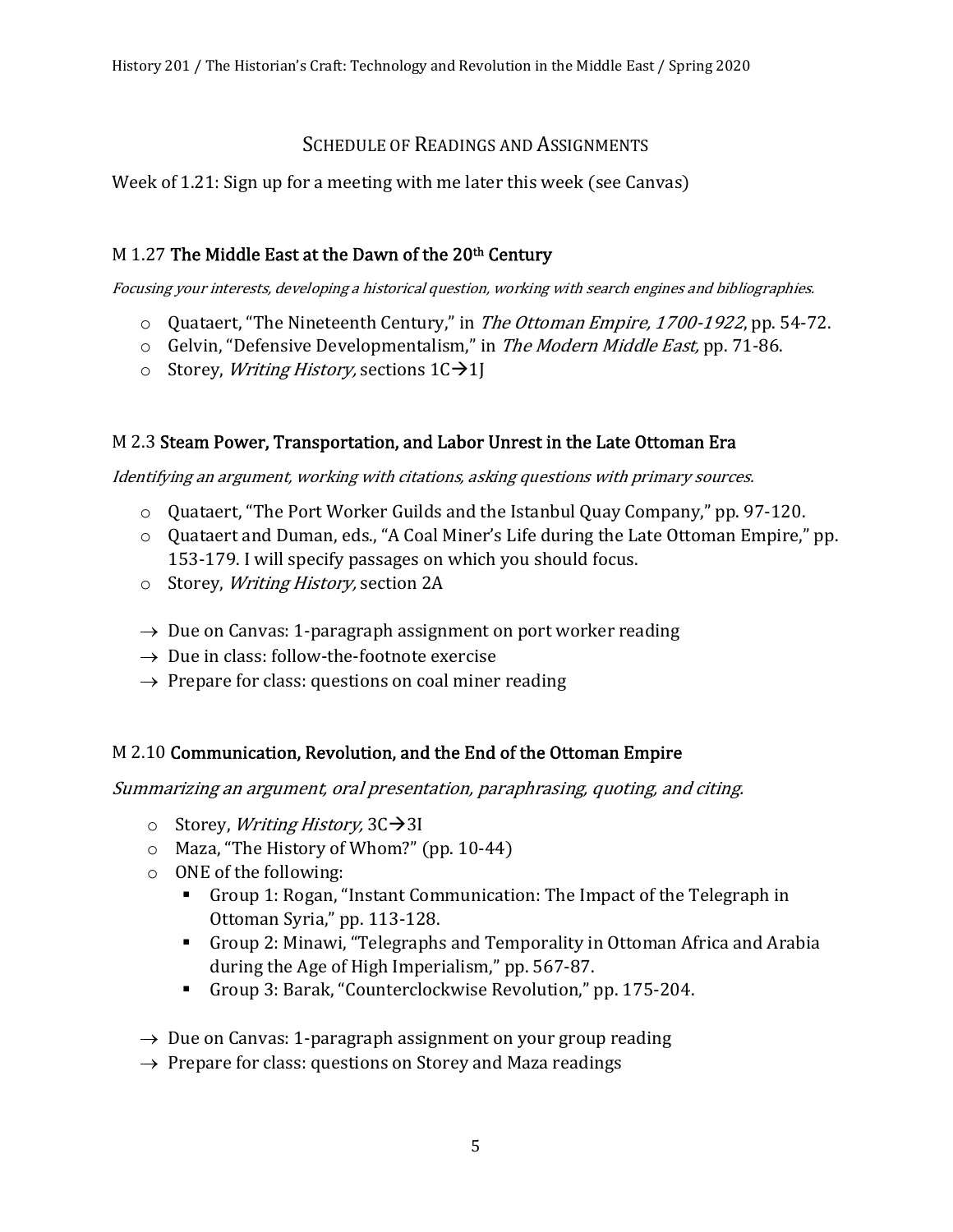History 201 / The Historian's Craft: Technology and Revolution in the Middle East / Spring 2020

#### M 2.17 The Cold War, Development, and Arab Nationalism

Critiquing an argument; contextualizing and interpreting a primary source; working with English-language news archives.

- o Waterbury, "International Hydropolitics: The Dam as Symbol: Funding," pp. 98- 115. (Pp. 87-97 are also available for background reading.)
- o Krushchev's toast, 1958  $(4 \text{ pages})$
- o Maza, "Nature and Other Nonhuman Actors," pp. 108-116. \*\*On Canvas\*\*
- $\rightarrow$  Due on Canvas: 1-page assignment on Krushchev reading
- $\rightarrow$  Prepare for class: questions on Waterbury and Maza readings

# M 2.24: Technical Aid and the U.S. in the Middle East

Locating and interpreting a primary source; using digital archives of diplomatic papers.

- o Adalet, "Modern Roads, Mobile Subjects," pp. 121-157.
- o Storey, Chapter 4: skim.
- $\rightarrow$  Due on Canvas: 1-page assignment on a primary source that you find
- $\rightarrow$  Prepare for class: present your primary source; questions on Adalet reading.

# M 3.2: Theorizing Revolution: Some Perspectives from Sociology and Political Science

Recognizing and engaging with other disciplinary perspectives; working with "hard copy" collections in the UW libraries.

- o Goldstone, Introduction to Revolutions: Theoretical, Comparative, and Historical Studies, 2<sup>nd</sup> ed., pp. 1-17.
- $\rightarrow$  Prepare for class: questions on Goldstone
- $\rightarrow$  Meet with me this week to discuss your prospective research topic

# M 3.9: Technology and Social Change: Some Perspectives from "STS"

Crafting a thesis statement; clarifying your ideas through writing; developing a research proposal.

- o Cowan, "The Consumption Junction: A Proposal for Research Strategies in the Sociology of Technology," pp. 253-272.
- o Storey, Writing History, 5A
- $\rightarrow$  Prepare for class: questions on Cowan reading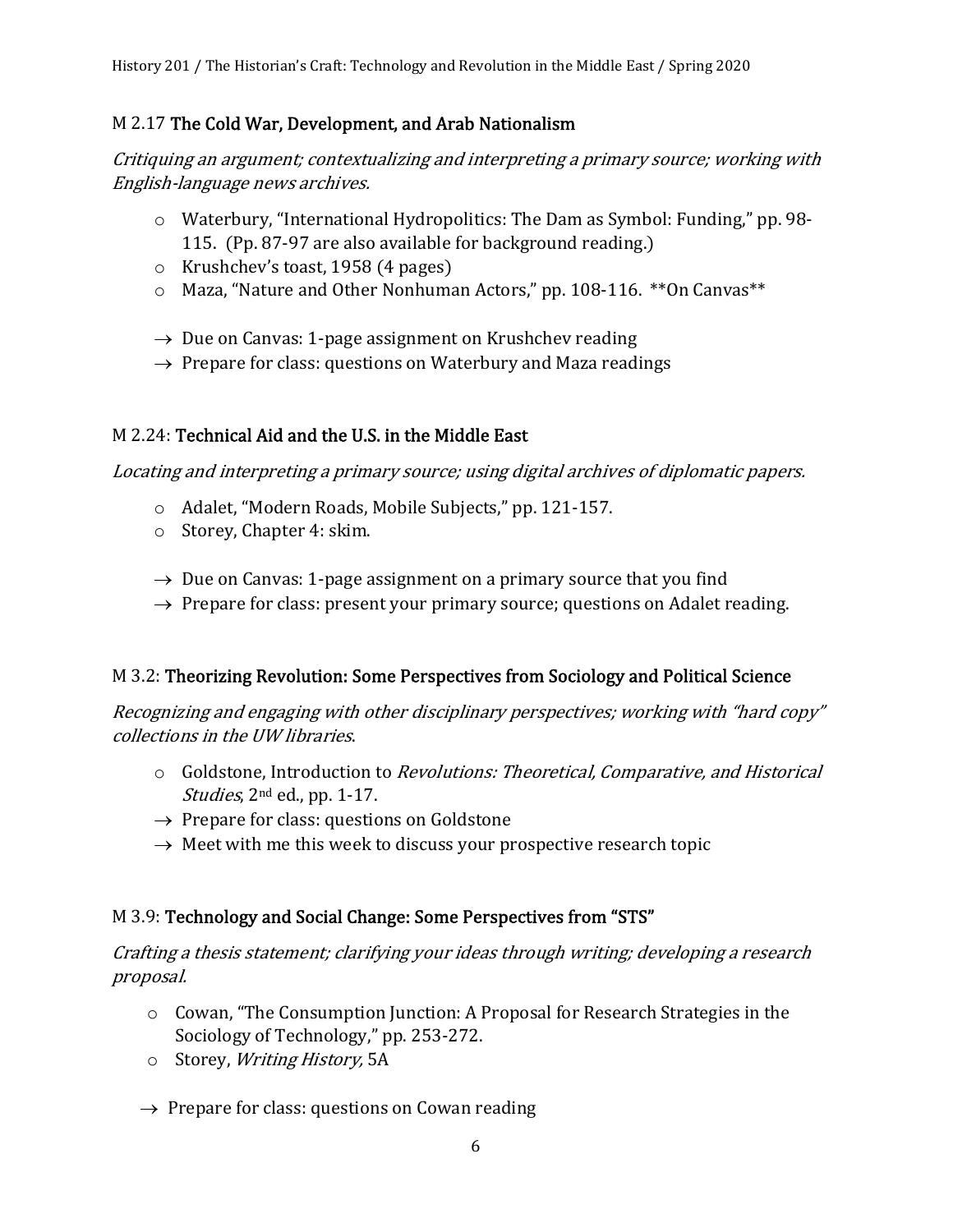# M 3.16: SPRING BREAK!

#### M 3.23: "Small Media" and the Iranian Revolution

Strategies for common research challenges.

- o Keddie, Modern Iran: Roots and Results of Revolution, 214-239.
- o Sreberny-Mohammadi and Mohammadi, Small Media, Big Revolution: Communication, Culture, and the Iranian Revolution, pp. 119-135.
- $\rightarrow$  Due on Canvas: research proposal with preliminary bibliography
- $\rightarrow$  Prepare for class: questions on Sreberny-Mohammadi and Maza; be ready to share your research topic

#### M 3.30: Media and the "Islamic Revival" in Egypt

#### Outlining and drafting effectively; clarifying your ideas through writing.

- o Aaron Rock, "Amr Khaled: From Daʿwa to Religious Leadership," British Journal of Middle Eastern Studies 37 (2010): 15-37.
- o Storey, *Writing History*,  $5B\rightarrow5N$
- $\rightarrow$  Due on Canvas: three-page review of a major secondary source on your research topic
- $\rightarrow$  Prepare for class: questions on Rock reading

#### M 4.6: Social Media and Iran's "Green Movement"

Drafting and revising; clarifying your ideas through writing.

- o Golkar, "Liberation or Suppression Technologies? The Internet, the Green Movement and the Regime in Iran," pp. 50-70.
- o Storey, *Writing History*, Chapter 6.
- $\rightarrow$  Due on Canvas: annotated bibliography for your research paper
- $\rightarrow$  Prepare for class: questions on Golkar
- $\rightarrow$  Meet with me this week to discuss the progress of your research and writing